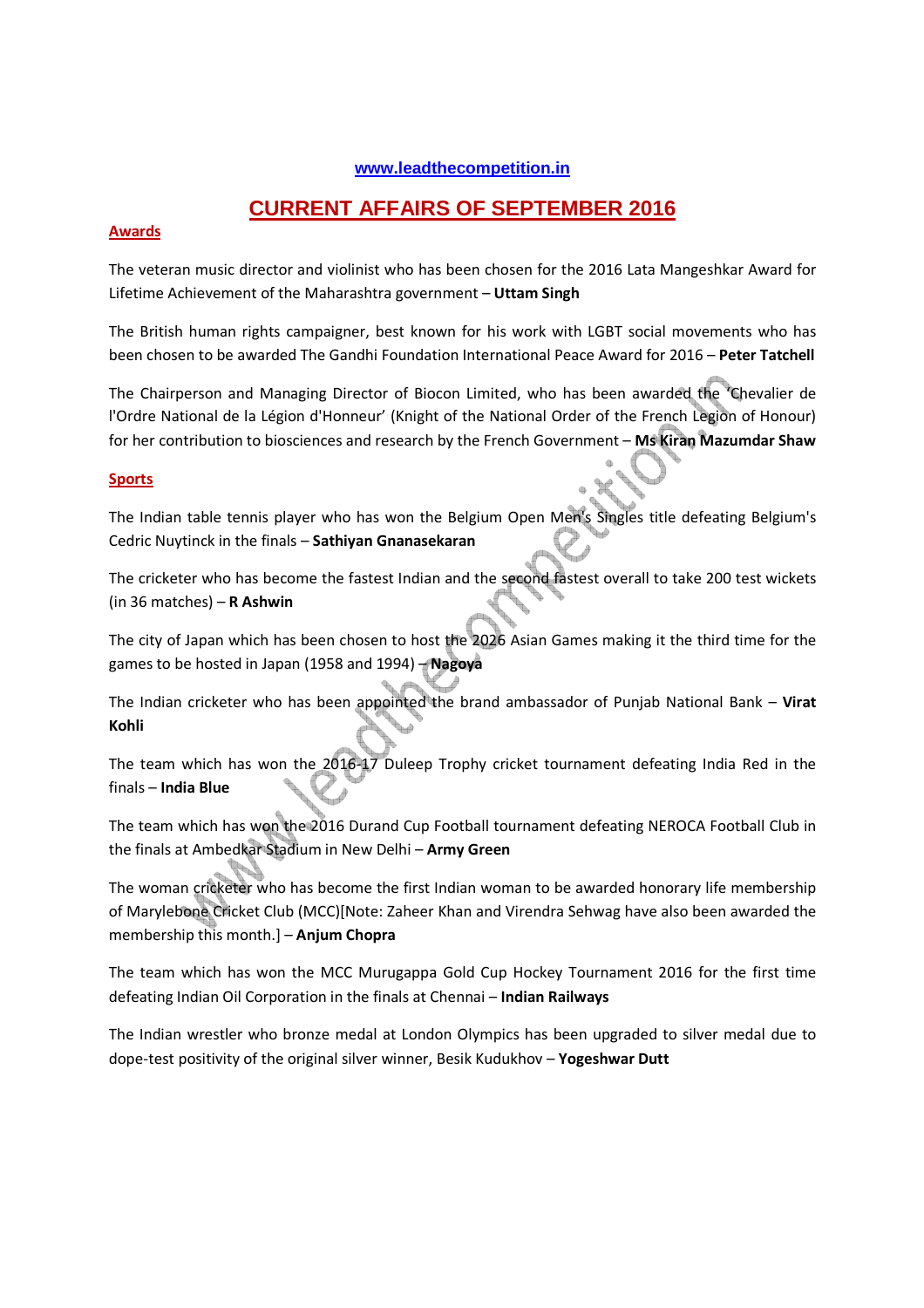### **Defence**

The first Russia-Pakistan joint military exercise which commenced on 24 September 2016 in Cherat, Pakistan is named – **Druzhba-2016**

The aircraft from which the Indian Air Force recently test fired BVR (Beyond Visual Range) air-to-air MICA missile acquired from European company MBDA – **Mirage 2000**

The India-Russia joint military exercise being held in Ussiriysk dist in Vladivostok, Russia with focus on Counter-Terrorism Operations in semi mountainous and jungle terrain under United Nations Mandate – **Indra 2016**

The Visakhapatnam class Guided Missile Destroyer built by Mazgaon Shipyard under Project 15B which was launched in Mumbai is named – **Mormugao**

The joint naval exercise carried out by China and the United States of America in the South China Sea is named – **Joint Sea 2016**

The Indo-US joint military exercise being held at Chaubattia in Uttarakhand from 15 September is named – **Yudh Abhyas 2016**

The joint military exercise by the armies of India and Kazakhstan being conducted in Karaganda region of Kazakhstan is named – **Prabal Dostyk-16**

The Water Jet Fast Attack Craft (WJFAC) built by Garden Reach Shipbuilders and Engineers Limited (GRSE), Kolkata which was handed over to the Indian Navy recently is named – **Tihayu**

### **Health**

The World Health Organisation has declared the region of Americas (North and South America) free from this disease – **Measles** 

The zoonotic infection from which India has declared itself free (from 05 Sep 2016) – **Avian Influenza (H5N1)** 

The Asian country which has been declared malaria free by the World Health Organization.(It is the third and most populous country in Asia after Maldives and Singapore to be declared malaria-free) – **Sri Lanka**

### **Persons**

The former President of Israel (Nobel Peace prize winner of 1994) who passed away on 28 Sep 2016 – **Shimon Peres**

The veteran industrialist who has been conferred the 10th Annual Clinton Global Citizen Award for leadership in private sector by the Clinton Foundation – **Adi Godrej**

The Secretary of the Lucknow-based Akhila Bharatiya Sanskrit Parishad who has translated the UN Charter, the seminal treaty of the United Nations into Sanskrit – **Dr. Jitendra Kumar Tripathi**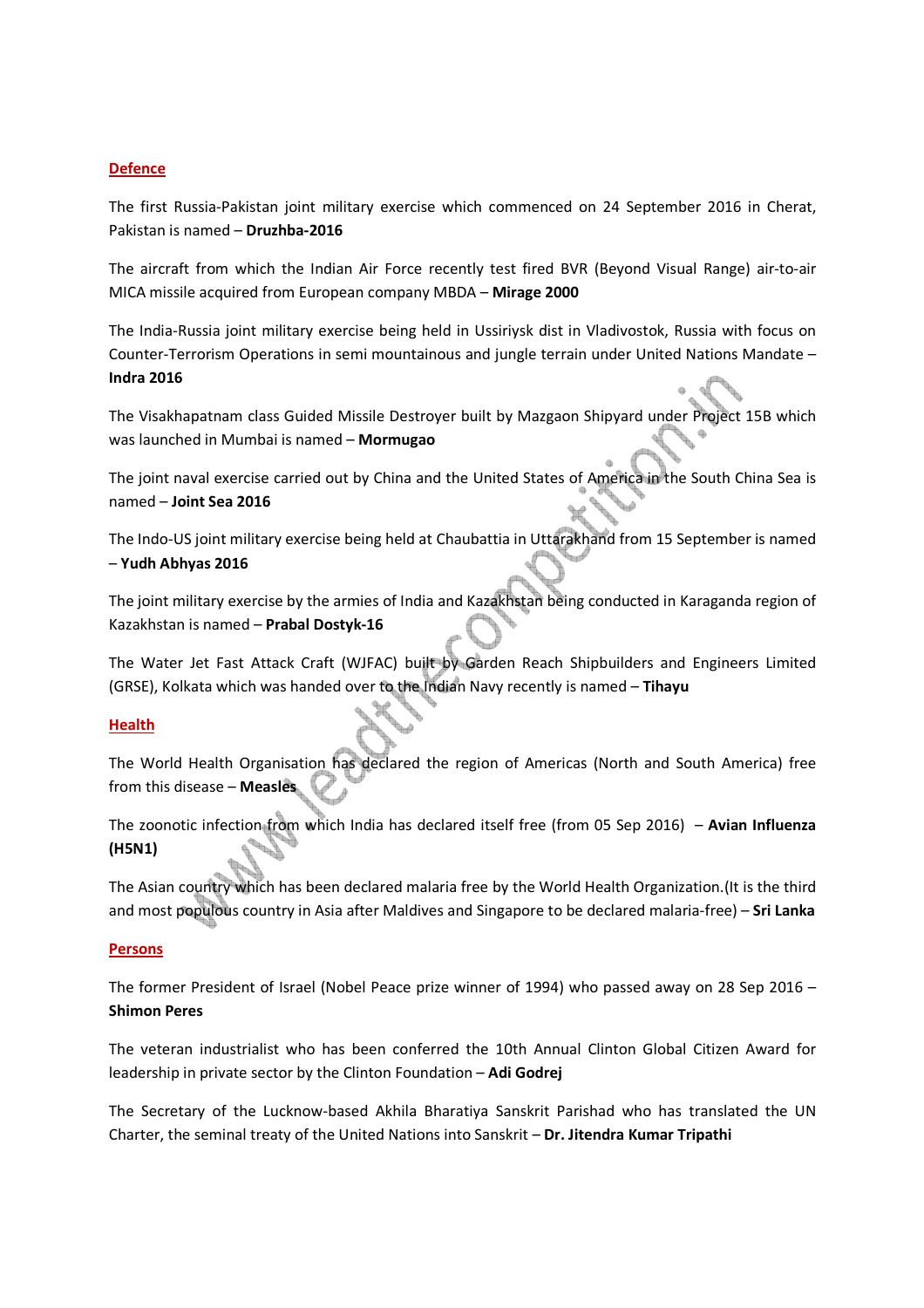The Indian conservationist well-known for his work in removing the danger tag of Manas National Park who has been voted IUCN's Heritage Hero – **Bibhuti Lahkar**

The first President of Uzbekistan since its independence from USSR in 1991 who passed away on 02 Sep 2016 – **Islam Karimov** 

The Governor of Maharashtra who has been given additional charge as the Governor of Tamil Nadu – **C. Vidyasagar Rao**

The new (37th) President of Brazil who has been appointed after the impeachment and removal of Ms Dilma Rousseff (the first woman President of Brazil) – **Michel Temer**

### **Venues of Meets etc.**

The venue of 17th NAM (Non-Aligned Movement) Summit held from 17 to 18 Sep 2016, (India was represented by the Vice-President Shri Hamid Ansari) – **Margarita Island (Venezuela)**

The venue of 14th ASEAN-India Summit and the 11th East Asia Summit to be held on 08 Sep 2016 and to be attended by the Indian Prime Minister, Shri Narendra Modi – **Vientiane, Lao PDR**

The venue of G-20 summit held from 04 to 05 September, India being represented by the Prime Minister Shri Narendra Modi – **Hangzhou, China**

The venue of first ever BRICS Film Festival held from 02 to 06 September 2016 – **New Delhi**

The venue of 2-day long BRICS Convention on Tourism being held from 01 to 02 September 2016 – **Khajuraho (M.P.)**

### **Miscellaneous**

The place in Tamil Nadu where the world's largest solar power plant with a capacity of 648 MW has been dedicated to the nation by Adani Green Energy Ltd. – **Kamuthi in Ramanathapuram dist.**

The country which has launched the production line of home-grown ballistic missile named "Zolfaqar" – **Iran**

The Tamil docu-drama crime thriller directed by Vetrimaran and produced by Wunderbar Films which has been chosen to be India's official entry to Best Foreign Language Film category at the 89th Academy Awards to be held in 2017 – **Visaranai**

The rank of India in the Economic Freedom of the World 2016 released by Fraser Institute with Hong Kong ranked at No. 1 – **112**

The Indian Institute of Technology at which supercomputing facility PARAM-ISHAn was launched by the Union Human Resource Development Minister Shri Praksh Javadekar – **IIT, Guwahati**

The two telecom companies which have decided to merge their businesses to form the fourth largest telecom operator in India – **Reliance Communications and Aircel**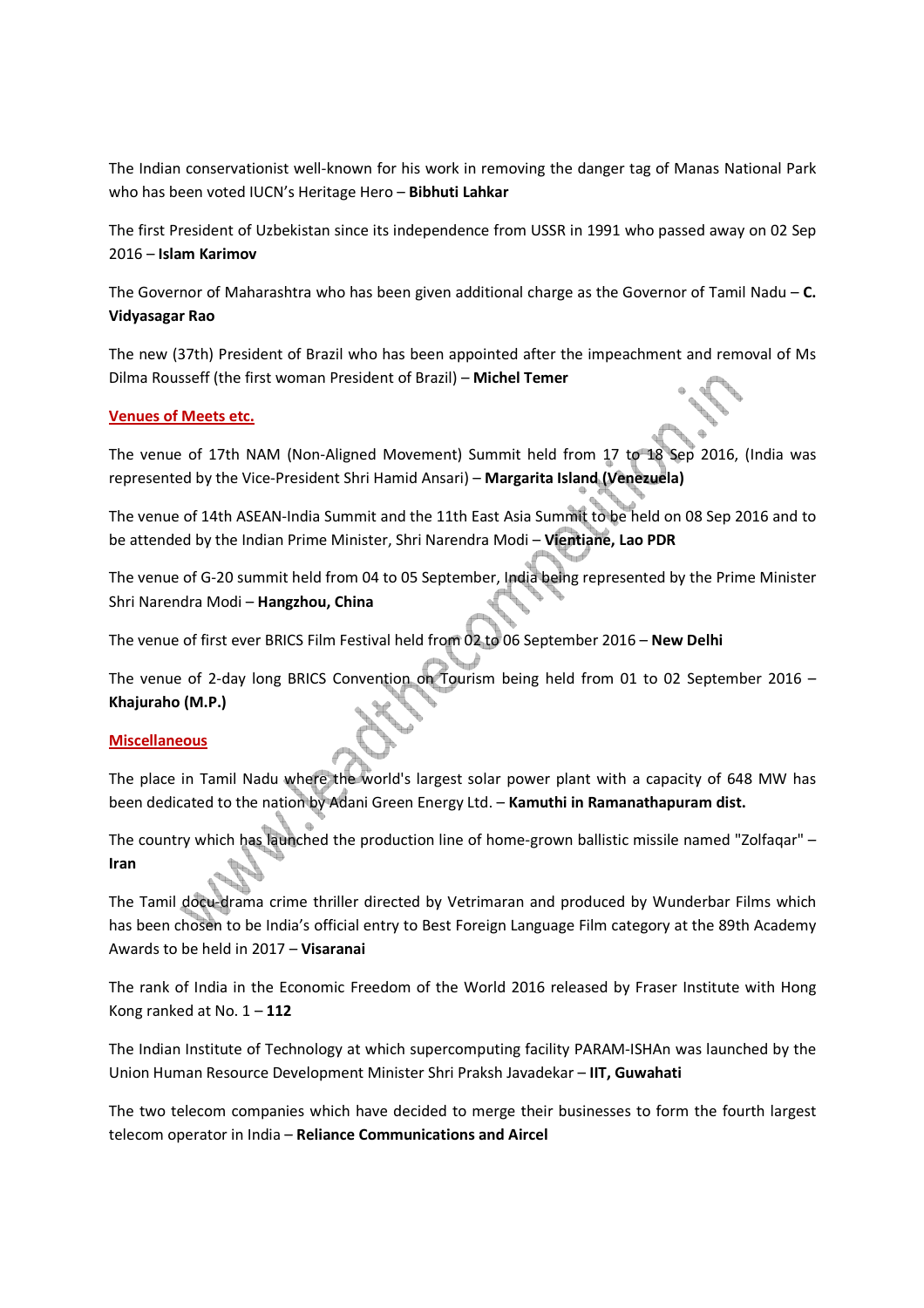The book by Stuart Blackburn on life of Apatani tribe of Arunachal Pradesh which has been awarded the MM Bennetts Award for Historical Fiction 2016 in the UK – **Into the Hidden Valley**

The island in River Brahmaputra which has been declared the world's largest river island by the Guiness Book of World Records (the island has been formally declared a district on 08 Sep 2016) – **Majuli Island**

### **Important Days of September**

| International Day of Charity: 05 September 2016     | International Literacy Day: 08 September 2016          |  |
|-----------------------------------------------------|--------------------------------------------------------|--|
| Established by: United Nations General Assembly     | Established by: UNESCO                                 |  |
| First Observed in: 2013                             | Theme: Reading the Past, Writing the Future            |  |
|                                                     | First Observed in: 1966                                |  |
| <b>International Day of Democracy: 15 September</b> | <b>International Day for Preservation of Ozone</b>     |  |
| Established by: United Nations General Assembly     | Layer: 16 September                                    |  |
| Theme: Democracy and the 2030 Agenda for            | <b>Established by: United Nations General Assembly</b> |  |
| Sustainable Development                             | Theme: Ozone and climate: Restored by a world          |  |
| First Observed in: 2008                             | united                                                 |  |
|                                                     | First Observed in: 1995                                |  |
| <b>International Day of Peace: 21 September</b>     | World Tourism Day: 27 September                        |  |
| Established by: United Nations General Assembly     | Established by: UNWTO General Assembly                 |  |
| Theme: The Sustainable Development Goals:           | Theme: Tourism for all: promoting universal            |  |
| <b>Building Blocks for Peace</b>                    | accessibility                                          |  |
| First Observed in: 1982                             | First Observed in: 1980                                |  |
| World Rabies Day: 28 September                      | World Maritime Day: 29 September                       |  |
| Established by: Global Alliance for Rabies Control  | <b>Established by: International Maritime</b>          |  |
| Theme: Rabies: Educate. Vaccinate. Eliminate.       | Organisation                                           |  |
| First Observed in: 2007                             | Theme: Shipping: indispensable to the world            |  |
|                                                     | First Observed in: 1978                                |  |
|                                                     |                                                        |  |

## **2016 Man Booker Prize Shortlist**

| Author                    | <b>Book</b>                |  |
|---------------------------|----------------------------|--|
| Paul Beatty (US)          | The Sellout                |  |
| Deborah Levy (UK)         | <b>Hot Milk</b>            |  |
| Graeme Macrae Burnet (UK) | His Bloody Project         |  |
| Ottessa Moshfegh (US)     | Eileen                     |  |
| David Szalay (Canada-UK)  | All That Man Is            |  |
| Madeleine Thien (Canada)  | Do Not Say We Have Nothing |  |

### **Updates to IUCN Red List**

**Eastern Gorilla** moved from Endangered to Critically Endangered list. ( 4 of the 6 great apes namely, Eastern Gorilla, Western Gorilla, Bornean Orangutan and Sumatran Orangutan are now listed as Critically Endangered. Only the Chimpanzee and Bonobo are listed as Endangered)

**Plains Zebra** (Equus quagga) has moved from Least Concern to Near Threatened.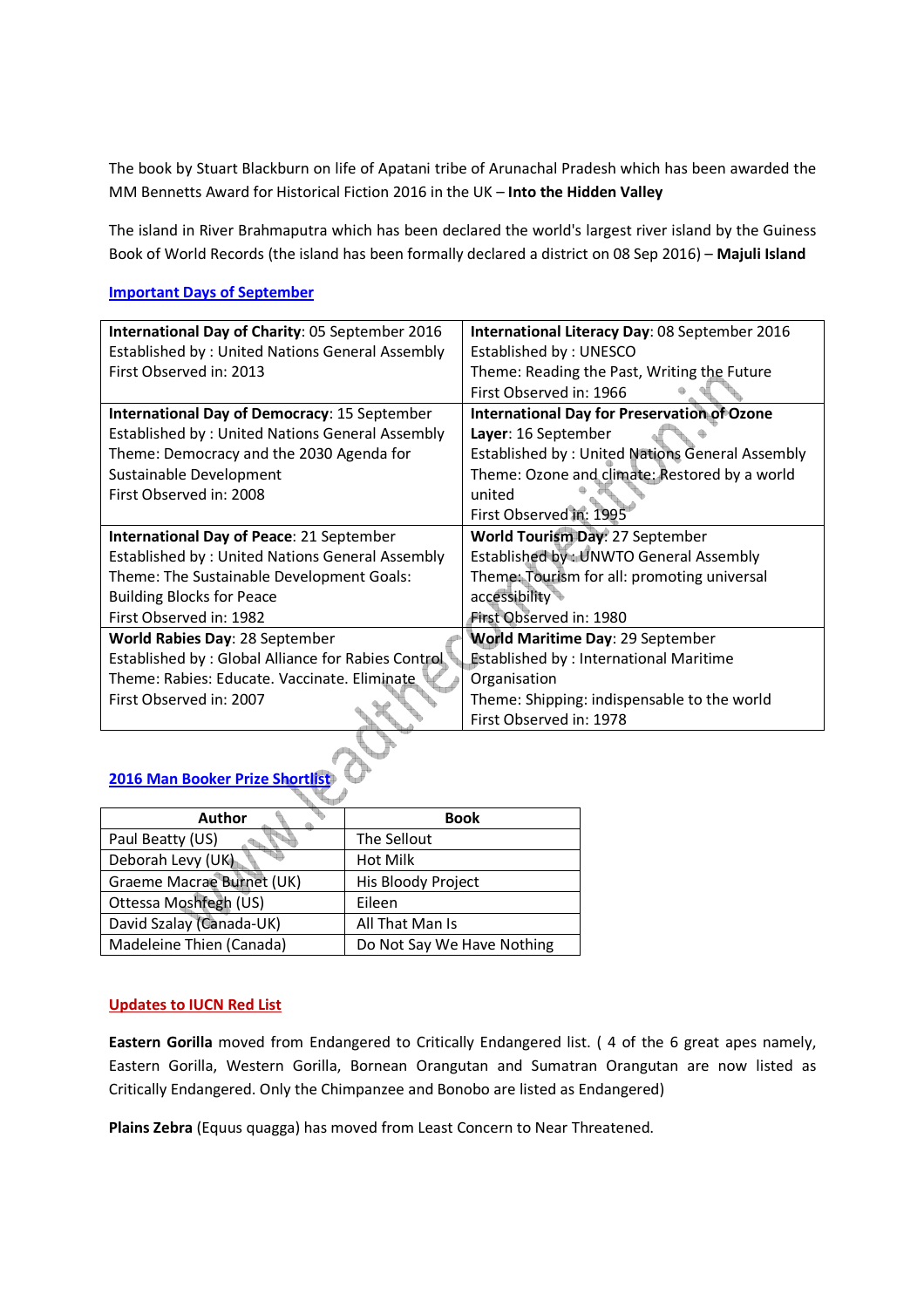Three species of antelope found in Africa – **Bay Duiker** (Cephalophus dorsalis), **White-bellied Duiker** (Cephalophus leucogaster) and **Yellow-backed Duiker** (Cephalophus silvicultor) – have moved from Least Concern to Near Threatened.

**Giant Panda** (Ailuropoda melanoleuca) has moved from Endangered to Vulnerable.

**Tibetan Antelope** (Pantholops hodgsonii) has moved from Endangered to Near Threatened.

*IUCN classification (for reference): Extinct*  $\rightarrow$  *Extinct in the wild*  $\rightarrow$  *Critically endangered*  $\rightarrow$  *Endangered Vulnerable Near threatened Least concern.* 

### **Global Competitiveness Index 2016**

| Rank          | Country                  | <b>Rank</b> | Country       |
|---------------|--------------------------|-------------|---------------|
|               | Switzerland              | 28          | China         |
| $\mathcal{P}$ | Singapore                | 39          | India         |
| 3             | United States of America | 71          | Sri Lanka     |
|               | Netherlands              | 97          | <b>Bhutan</b> |
|               | Germany                  | 98          | Nepal         |

### **Launch of PSLV-C35**

**Launch date**: 26 Sep 2016

**Launched from**: Satish Dhawan Space Centre SHAR, Sriharikota

**Satellites launched**: SCATSAT-1 (India); ALSAT-1B, ALSAT-2B and ALSAT-1N (Algeria); NLS-19 (Canada); Pathfinder-1 (USA); PRATHAM (IIT Bombay); PISAT (PES University, Bangalore)

**SCATSAT-1** (Scatterometer Satellite-1): It is a miniature satellite to provide weather forecasting, cyclone prediction, and tracking services to India. It is being developed by ISRO Satellite Centre, Bangalore whereas its payload is being developed by Space Applications Centre, Ahmedabad. The satellite will take place of Oceansat-2 which has become dysfunctional after its life span of four-and-a-half years.

### **World's Largest Telescope**

**Installed by**: China in its Pingtang county in Guizhou province

**Named**: Five-hundred-meter Aperture Spherical Telescope, or FAST

**Purpose**: To search for gravitational waves, detect radio emissions from stars and galaxies and listen for signs of intelligent extraterrestrial life.

It surpasses the 300-meter Arecibo Observatory in Puerto Rico.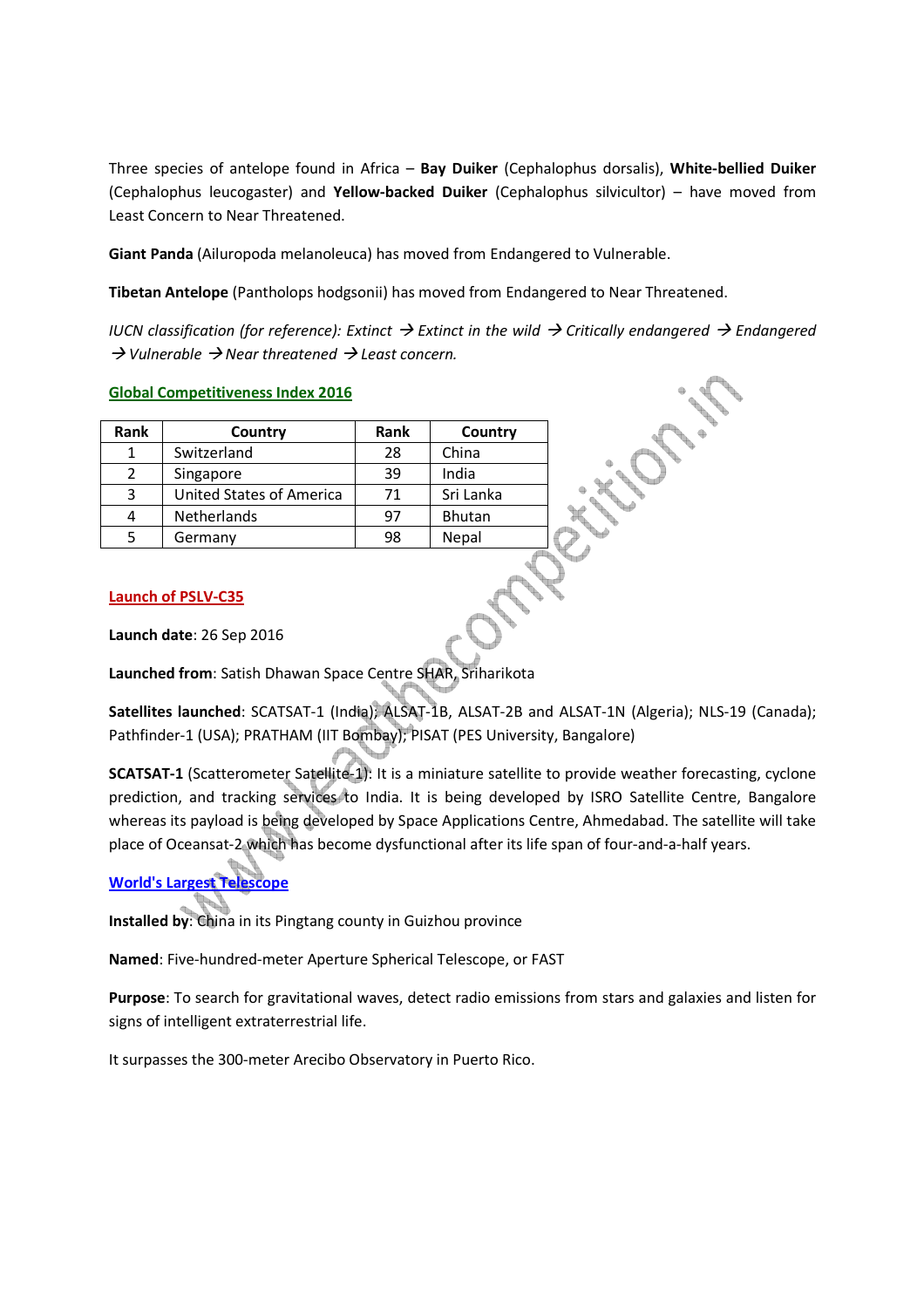#### **2016 Right Livelihood Awards**

**Syria Civil Defence (The White Helmets):** 'for their outstanding bravery, compassion and humanitarian engagement in rescuing civilians from the destruction of the Syrian civil war'. It is the first time that a Right Livelihood Award goes to a Laureate from Syria.

**Mozn Hassan and her organisation Nazra**: for Feminist Studies (for asserting the equality and rights of women in circumstances where they are subject to ongoing violence, abuse and discrimination.)

**Russia's Svetlana Gannushkina**: 'for her decades-long commitment to promoting human rights and justice for refugees and forced migrants, and tolerance among different ethnic groups'.

**Cumhuriyet**, a leading independent newspaper in Turkey: 'for their fearless investigative journalism and commitment to freedom of expression in the face of oppression, censorship, imprisonment and death threats.'

#### **Wisden Text XI**

Leading cricket magazine has announced all time India Test XI on the occasion of India's 500th test.

MS Dhoni (captain, wicketkeeper), Sunil Gavaskar, Virender Sehwag, Rahul Dravid, Sachin Tendulkar, VVS Laxman, Kapil Dev, , Anil Kumble, Javagal Srinath, Zaheer Khan, Bishan Singh Bedi, Mohammad Azharuddin (12th man).

**2016 Paralympic Games**

Venue: **Rio de Janeiro**

Held from **07 to 18 Sep 2016**

#### **Final Medals Tally**

| Country          | Gold | <b>Silver</b> | <b>Bronze</b> | Total |
|------------------|------|---------------|---------------|-------|
| 1. China         | 107  | 81            | 51            | 239   |
| 2. Great Britain | 64   | 39            | 44            | 147   |
| 3. Ukraine       |      | 37            | 39            | 117   |
| 4. United States | 40   | 44            | 31            | 115   |
| 5. Australia     | 22   | 30            | 29            | 81    |
| 43. India        |      |               |               |       |

#### **Indian Winners at the Games**

**Thangavelu Mariyappan** - Gold in Men's High Jump **Devendra Jhajharia** - Gold in Men's Javelin Throw **Deepa Malik** - Silver in Women's Shot Put **Varun Singh Bhati** - Bronze in Men's High Jump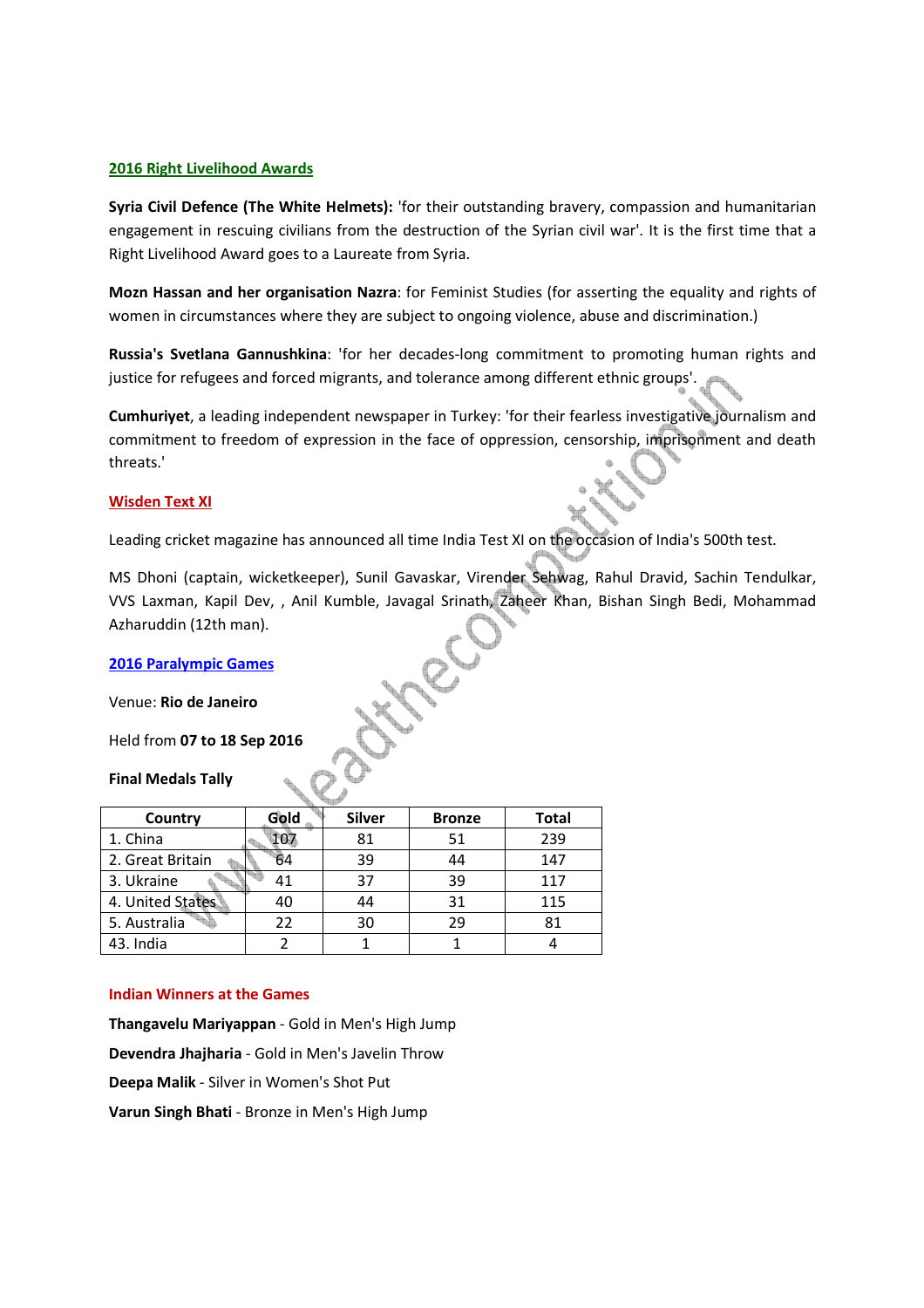### **US Open 2016**

| Title                  | Winner                             | Runner-up                          |
|------------------------|------------------------------------|------------------------------------|
| Men's Singles          | Stan Wawrinka (Switzerland)        | Novak Djokovic (Serbia)            |
| Women's Singles        | Angelique Kerber (Germany)         | Karolina Pliskova (Czech Republic) |
| Mens's Doubles         | Jamie Murray (U.K.) and            | Pablo Carreno Busto and            |
|                        | <b>Bruno Soares (Brazil)</b>       | Guillermo Garcia-Lopez (Spain)     |
| <b>Women's Doubles</b> | Bethanie Mattek-Sands (U.S.A.) and | Caroline Garcia and                |
|                        | Lucie Safarova (Czech Republic)    | Kristina Mladenovic (France)       |
| <b>Mixed Doubles</b>   | Laura Siegemund (Germany) and      | Coco Vandeweghe and                |
|                        | Mate Pavic (Croatia)               | Rajeev Ram (U.S.A.)                |

### **Creation of GST Council**

The Union Cabinet recently approved the creation of GST Council as per amended Article 279A of Indian Constitution. The council will have its Secretariat office at New Delhi.

The Constitution (One Hundred and Twenty-second Amendment) Bill, 2016, for introduction of Goods and Services tax in the country was accorded assent by the President on 8th September, 2016, and the same has been notified as the Constitution (One Hundred and First Amendment) Act, 2016.

As per Article 279A of the amended Constitution, the GST Council which will be a joint forum of the Centre and the States, shall consist of the following members: -

- Union Finance Minister Chairperson
- The Union Minister of State in-charge of Revenue of finance Member
- The Minister In-charge of finance or taxation or any other Minister nominated by each State Government - Members

### **Indian Council of Food and Agriculture Awards 2016**

 $\Delta \omega$ 

List of important awardees of the ICFA Awards 2016 presented at the 9th Global Agriculture Leadership Summit in New Delhi from 8 to 9 Sept 2016.

| <b>Best Agriculture District Award</b>   | Lakhimpur Kheri, Uttar Pradesh.          |  |
|------------------------------------------|------------------------------------------|--|
| <b>Best Fisheries State Award</b>        | Chhattisgarh.                            |  |
| <b>Best Animal Husbandry State Award</b> | Punjab.                                  |  |
| <b>Best Horticulture State Award</b>     | Haryana.                                 |  |
| <b>Best Agriculture State Award</b>      | Odisha.                                  |  |
| <b>Lifetime Achievement Award</b>        | Shri Ratan Tata.                         |  |
| <b>Policy Leadership Award</b>           | Shri Shivraj Singh Chouhan, CM of Madhya |  |
|                                          | Pradesh.                                 |  |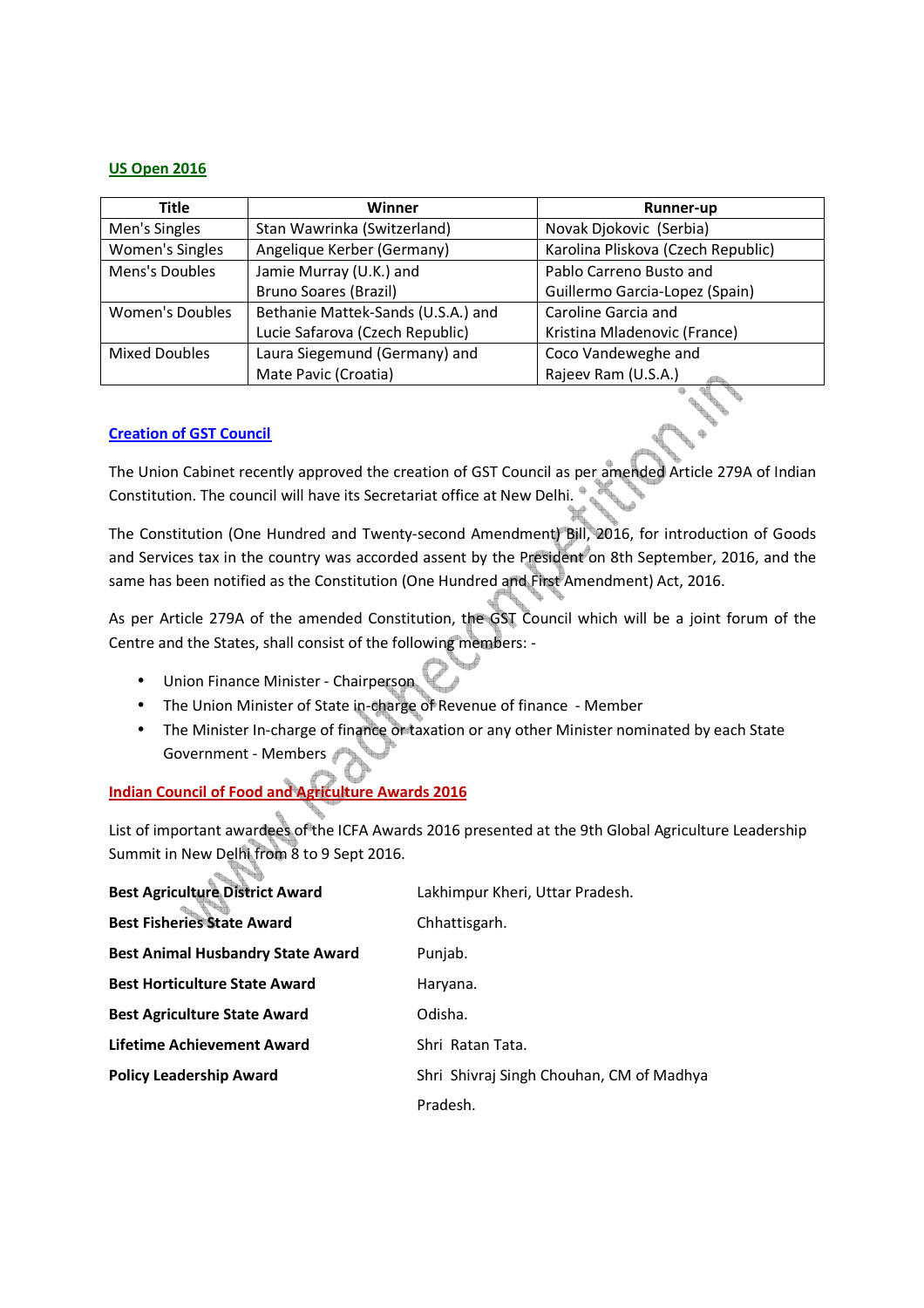#### **Launch of INSAT-3DR**

**Launch date**: 08 Sep 2016

**Launch vehicle**: GSLV F05

**Launched from**: Satish Dhawan Space Center, Sriharikota (A.P.)

INSAT-3DR similar to INSAT-3D, is an advanced meteorological satellite of India configured with an imaging System and an Atmospheric Sounder. INSAT-3DR will provide service continuity to earlier meteorological missions of ISRO and further augment the capability to provide various meteorological as well as search and rescue services.

India certified free from Yaws and Maternal & Neonatal Tetanus

India officially received certificates from World Health Organisation (WHO), declaring the country free from yaws and maternal and neonatal tetanus . India is the first country to be officially acknowledged as being yaws-free. India has become yaws-free much before the WHO global target year of 2020.

India was validated for maternal and neonatal tetanus elimination in April 2015, much ahead of the global target date of December 2015.

The elimination of tetanus as a public health problem means that in India, the annual rate of maternal and neonatal tetanus is now less than 1 per 1000 live births.

### **Insurance Scheme by Indian Railways**

The Indian Railways have launched a scheme allowing a person to get an insurance cover of upto Rs 10 lakh on booking a train ticket online by paying less than one rupee. A person booking a train ticket through the IRCTC website will be able to opt for travel insurance cover for a premium of 92 paise only.

The new facility will be available to all passengers, excluding those travelling by suburban trains while booking online irrespective of the class.

The cover will not be applicable for children upto 5 years of age and foreign citizens. It will be for passengers holding tickets such as confirmed, RAC and wait-listed ones.

The scheme offers travellers/nominees/legal heirs a compensation of Rs 10 lakh in the event of death or total disabilty, Rs 7.5 lakh for partial disabiility, upto Rs 2 lakh for hospitalisation expenses and Rs 10,000 for transportation of mortal remains from the place of a train accident or where an untoward incident, including terrorist attack, dacoity, rioting, shootout or arson, occurs. However, no refund of the premium will be given in case of cancellation of the ticket.

The scheme is being implemented by IRCTC in partnership with ICICI Lombard General Insurance, Royal Sundaram General Insurance and Shriram General Insurance selected through a bidding process. The three selected insurance companies will get to issue the insurance policy on a rotational basis through an automated system.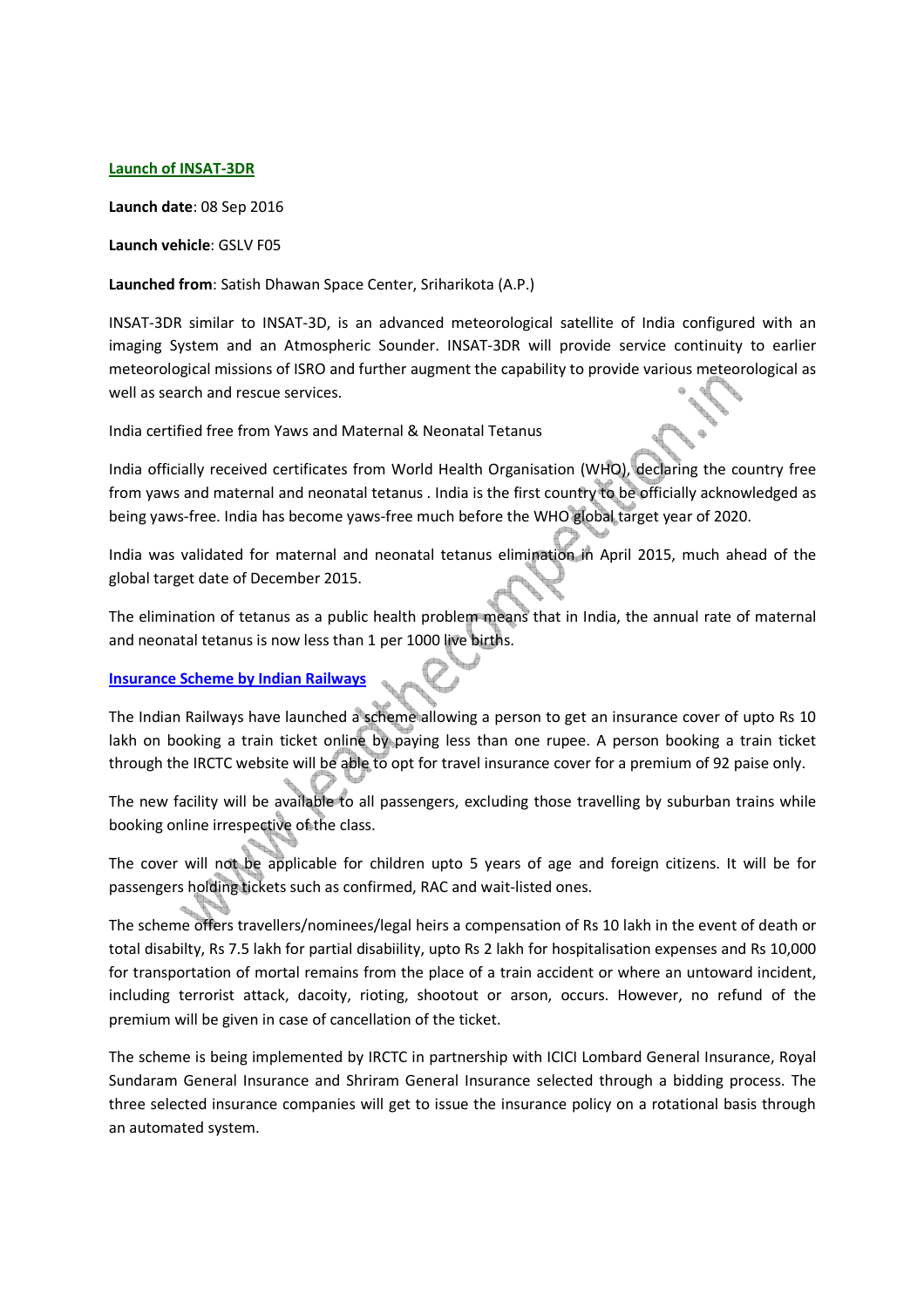#### **Abbreviations in News**

CLMV: Combodia, Laos, Myanmar, Vietnam

FAST: Five-hundred-meter Aperture Spherical Telescope

#### **Books in News**

Citizen and Society written by **Vice-President Hamid Ansari**

Democrats and Dissenters written by **Ramachandra Guha** 

### **Current Affairs Questions**

1. In which of the following states is the festival Nuakhai Juhar mainly celebrated?

| a. Odisha | b. Haryana | c. Rajasthan | d. Kerala |
|-----------|------------|--------------|-----------|
|           |            |              |           |

2. Where are the 2026 Asian Games scheduled to be held?

a. Tokyo b. Nagoya c. Seoul d. Hiroshima

3. International Day of Charity observed every year on 05 September commemorates which of the following events?

a. Birthday of Mother Teresa b. Passing away of Mother Teresa

c. Birth of Gautam Buddha d. Passing away of Mahavira

4. In which of the following events did T Mariyappan of India win a gold medal at 2016 Paralympic Games?

a. Discus throw b. Shot put c. High jump d. Javelin throw

5. Where is the Defence Services Staff College located?

a. Puducherry b. Pune c. Wellington d. Dehradun

6. Who is the Chairperson of the newly constituted GST Council?

a. Prime Minister b. RBI Governor c. Chairperson of CBDT d. Finance Minister

7. Rajeev Ram is a tennis player who plays for

a. Australia b. Indonesia c. U.S.A. d. Singapore

8. Which of the following countries was recently declared Malaria free by the WHO?

a. Sri Lanka b. India c. Bhutan d. Bangladesh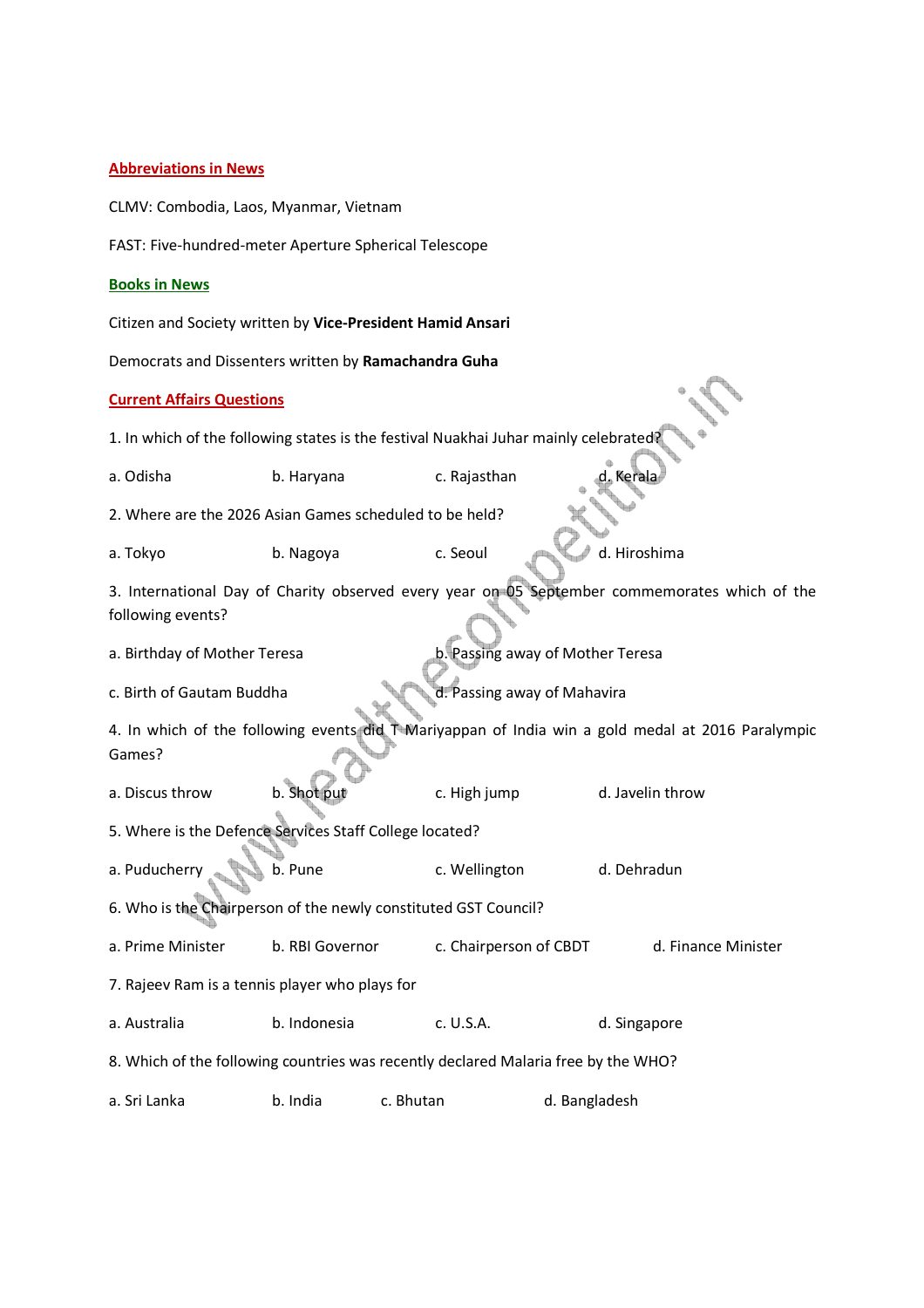9. With which of the following sports is Sushmita Rai associated? a. Boxing b. Archery c. Badminton d. Martial Arts 10. Prabal Dostyk-16 was a joint military exercise conducted by India and – a. Russia b. Uzbekistan c. Kazakhstan d. Ukraine 11. Which State does not share the waters of River Cauvery? a. Kerala b. Karnataka c. Andhra Pradesh d. Puducherry 12. Who of the following won the US Open 2016 Women's singles title? a. Serena Williams b. Angelique Kerber c. Karolina Pliskova d. Garbine Muguruza 13. Which of the following from the family of the great apes has been moved from Endangered to Critically Endangered category by the IUCN? a. Western Gorilla b. Eastern Gorilla c. Bornean Orangutan d. Sumatran Orangutan 14. Which state was awarded the ICFA Best Agriculture State award for 2016 at the 9<sup>th</sup> Global Agriculture Leadership Summit in New Delhi? a. Punjab b. Haryana c. Odisha d. Chhattisgarh 15. Charkhi Dadri has been announced to be the 22nd district of Haryana. The district has been created out of a. Karnal b. Bhiwani c. Mahendragarh d. Faridabad 16. Which of the following films has been chosen to be India's official entry at the 89<sup>th</sup> Academy Awards in 2017? a. Udta Punjab b. Sarbjit c. Baahubali d. Visaranai 17. Long range surface to air missile Barak-8 which was recently test fired has been jointly developed by India and a. Israel b. Russia c. Sweden d. U.S.A. 18. Under the new insurance scheme launched by the Indian Railways, what is the compensation payable in the event of death of an insured traveler? a. Rs. 5 lakhs b. Rs. 7.5 lakhs c. Rs. 10 lakhs d. 12 lakhs

19. On the occasion of the centenary celebrations of which of the following colleges was a commemorative stamp issued by the Department of Posts?